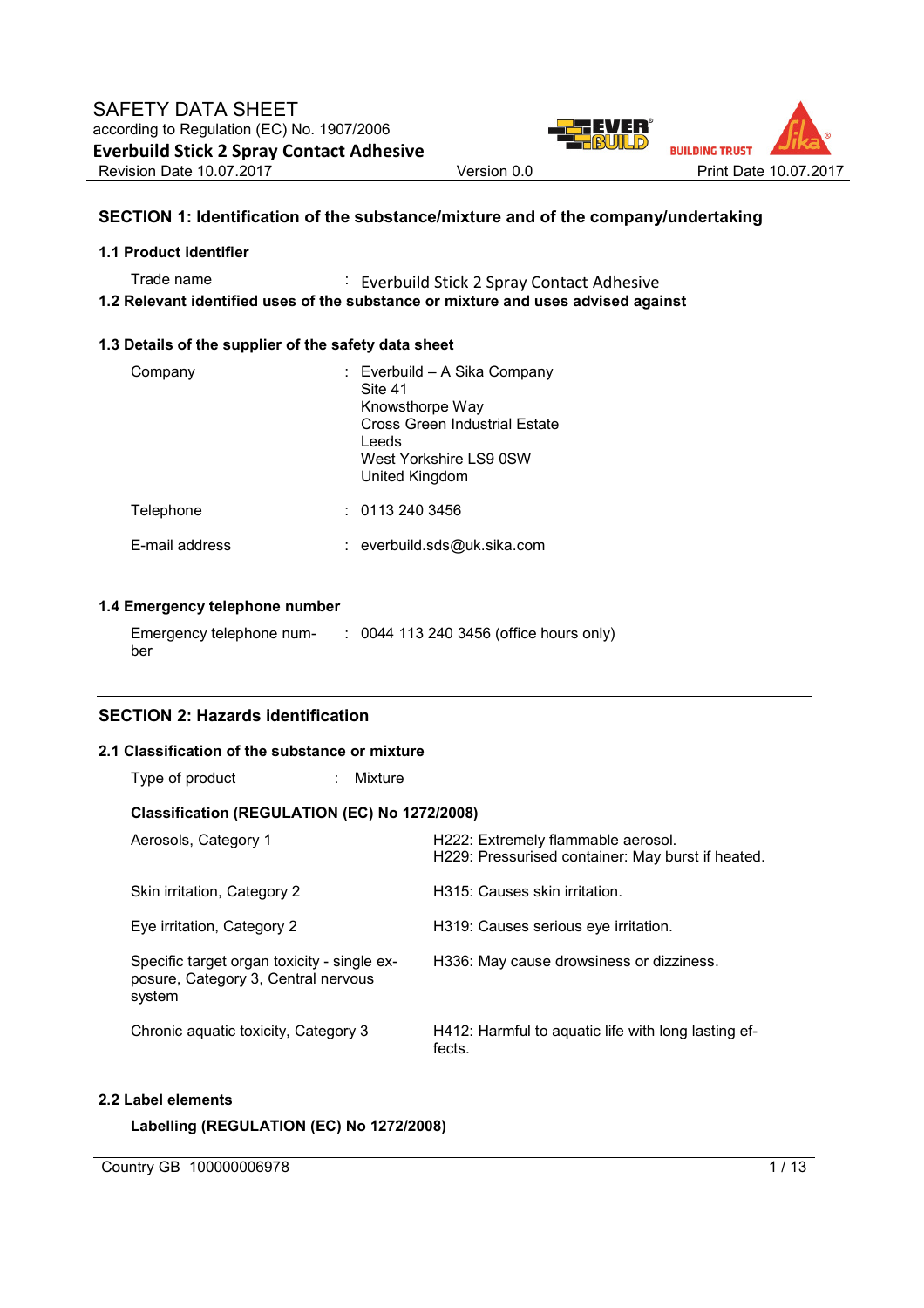



| Hazard pictograms        |                                                                      |                                                                                                                                                                                                                                           |
|--------------------------|----------------------------------------------------------------------|-------------------------------------------------------------------------------------------------------------------------------------------------------------------------------------------------------------------------------------------|
| Signal word              | Danger                                                               |                                                                                                                                                                                                                                           |
| <b>Hazard statements</b> | H <sub>222</sub><br>H <sub>229</sub><br>H315<br>H319<br>H336<br>H412 | Extremely flammable aerosol.<br>Pressurised container: May burst if heated.<br>Causes skin irritation.<br>Causes serious eye irritation.<br>May cause drowsiness or dizziness.<br>Harmful to aquatic life with long lasting ef-<br>fects. |
| Precautionary statements | P <sub>101</sub><br>P102<br><b>Prevention:</b><br>P210               | If medical advice is needed, have product<br>container or label at hand.<br>Keep out of reach of children.<br>Keep away from heat, hot surfaces, sparks,<br>open flames and other ignition sources. No<br>smoking.                        |
|                          | P211                                                                 | Do not spray on an open flame or other<br>ignition source.                                                                                                                                                                                |
|                          | P251<br>P271                                                         | Do not pierce or burn, even after use.<br>Use only outdoors or in a well-ventilated<br>area.                                                                                                                                              |
|                          | P <sub>280</sub>                                                     | Wear protective gloves/ eye protection/ face<br>protection.                                                                                                                                                                               |
|                          | Storage:<br>$P410 + P412$                                            | Protect from sunlight. Do not expose to<br>temperatures exceeding 50 °C/ 122 °F.                                                                                                                                                          |
|                          | Disposal:<br>P <sub>501</sub>                                        | Dispose of contents/container in accord-<br>ance with local regulation.                                                                                                                                                                   |

Hazardous components which must be listed on the label:<br>• 200-662-2 acetone

 $• 200-662-2$ 

### **2.3 Other hazards**

This substance/mixture contains no components considered to be either persistent, bioaccumulative and toxic (PBT), or very persistent and very bioaccumulative (vPvB) at levels of 0.1% or higher.

### **SECTION 3: Composition/information on ingredients**

### **3.2 Mixtures**

#### **Hazardous components**

| Chemical name<br>CAS-No.<br>EC-No.<br>Registration number | <b>Classification</b><br>(REGULATION (EC)<br>No 1272/2008) | Concentration<br>[%] |
|-----------------------------------------------------------|------------------------------------------------------------|----------------------|
| acetone                                                   | Flam. Lig.2; H225                                          | $>= 10 - 520$        |

Country GB 100000006978 2/13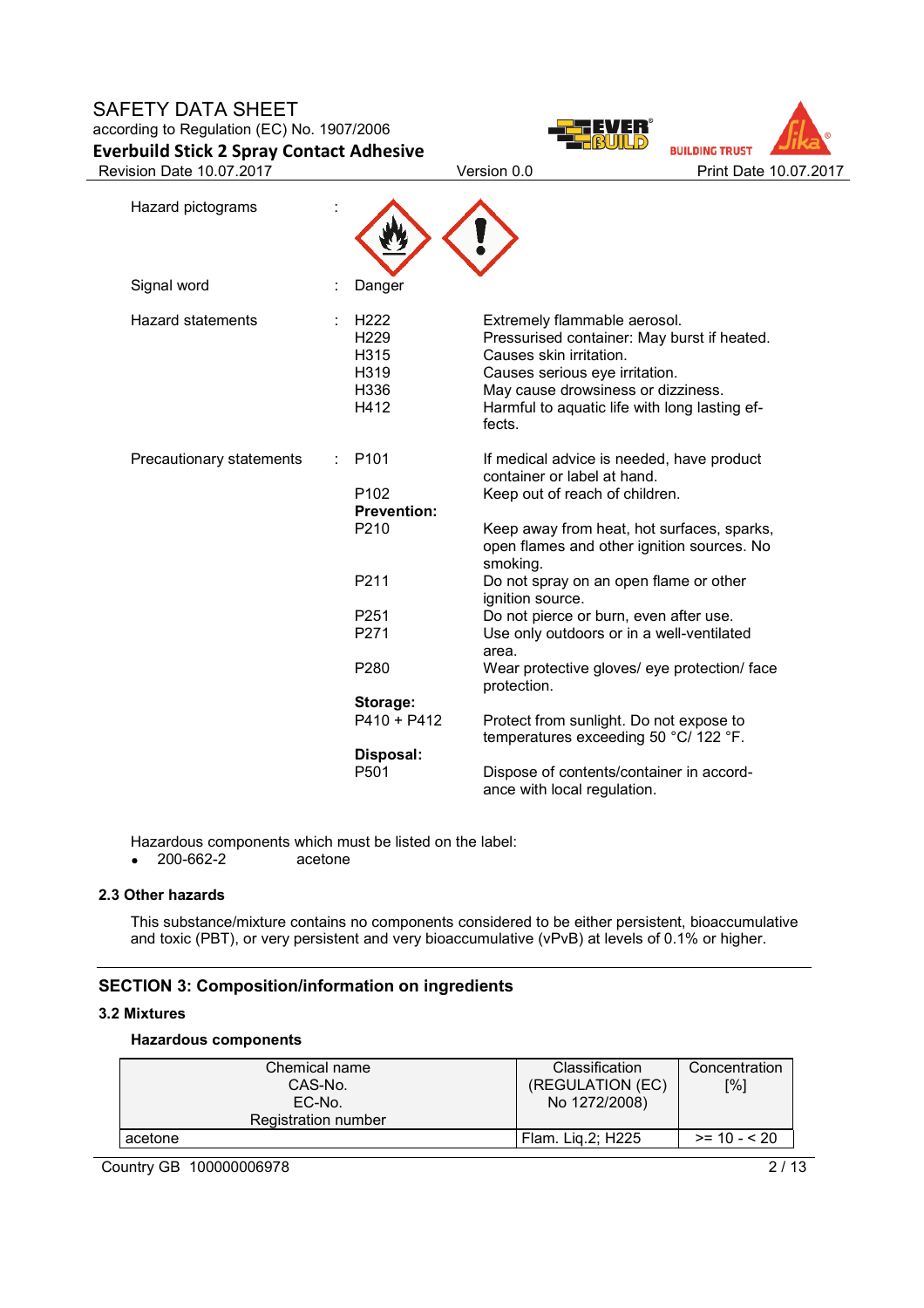



Revision Date 10.07.2017 Version 0.0 Print Date 10.07.2017

| 67-64-1<br>200-662-2<br>01-2119471330-49-XXXX                                                              | Eye Irrit.2; H319<br>STOT SE3; H336                                                                        |               |
|------------------------------------------------------------------------------------------------------------|------------------------------------------------------------------------------------------------------------|---------------|
| Hydrocarbons, C6-C7, n-alkanes, isoalkanes, cyclics,<br><5% n-hexane<br>921-024-6<br>01-2119475514-35-XXXX | Flam. Liq.2; H225<br>Skin Irrit.2; H315<br>STOT SE3; H336<br>Asp. Tox.1; H304<br>Aquatic Chronic2;<br>H411 | $>= 10 - 520$ |
| Substances with a workplace exposure limit :                                                               |                                                                                                            |               |
| petroleum gases, liquefied<br>68476-85-7<br>270-704-2                                                      | Flam. Gas1; H220                                                                                           | $>= 25 - 40$  |

For the full text of the H-Statements mentioned in this Section, see Section 16.

### **SECTION 4: First aid measures**

#### **4.1 Description of first aid measures**

| <b>Risks</b>            | irritant effects                                                                                                                                                                |
|-------------------------|---------------------------------------------------------------------------------------------------------------------------------------------------------------------------------|
| Symptoms                | : Excessive lachrymation<br>Erythema<br><b>Dermatitis</b><br>Loss of balance<br>Vertigo<br>See Section 11 for more detailed information on health effects<br>and symptoms.      |
|                         | 4.2 Most important symptoms and effects, both acute and delayed                                                                                                                 |
| If swallowed            | Do not induce vomiting without medical advice.<br>Rinse mouth with water.<br>Do not give milk or alcoholic beverages.<br>Never give anything by mouth to an unconscious person. |
| In case of eye contact  | : Immediately flush eye(s) with plenty of water.<br>Remove contact lenses.<br>Keep eye wide open while rinsing.<br>If eye irritation persists, consult a specialist.            |
| In case of skin contact | Take off contaminated clothing and shoes immediately.<br>Wash off with soap and plenty of water.<br>If symptoms persist, call a physician.                                      |
| If inhaled              | : Move to fresh air.                                                                                                                                                            |
| General advice          | : Move out of dangerous area.<br>Consult a physician.<br>Show this safety data sheet to the doctor in attendance.                                                               |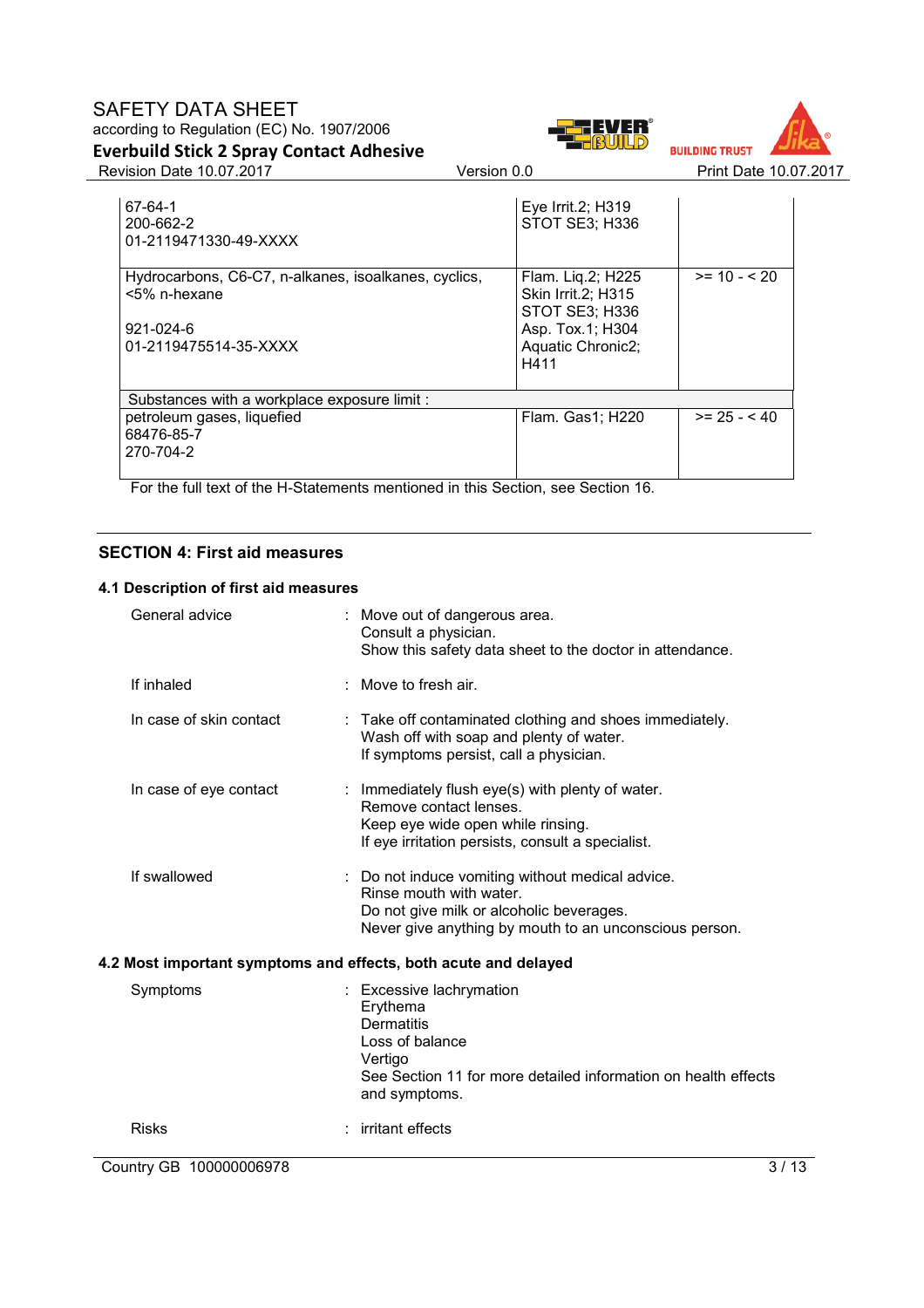



 Causes skin irritation. Causes serious eye irritation. May cause drowsiness or dizziness.

#### **4.3 Indication of any immediate medical attention and special treatment needed**

: Treat symptomatically.

### **SECTION 5: Firefighting measures**

#### **5.1 Extinguishing media**

| Suitable extinguishing media                              | : Use extinguishing measures that are appropriate to local cir-<br>cumstances and the surrounding environment. |
|-----------------------------------------------------------|----------------------------------------------------------------------------------------------------------------|
| Unsuitable extinguishing<br>media                         | : Water                                                                                                        |
| 5.2 Special hazards arising from the substance or mixture |                                                                                                                |
| ucts                                                      | Hazardous combustion prod- : No hazardous combustion products are known                                        |
| 5.3 Advice for firefighters                               |                                                                                                                |
| for firefighters                                          | Special protective equipment : In the event of fire, wear self-contained breathing apparatus.                  |
| Further information                                       | : Use water spray to cool unopened containers.                                                                 |

### **SECTION 6: Accidental release measures**

### **6.1 Personal precautions, protective equipment and emergency procedures**

| Personal precautions | : Use personal protective equipment. |
|----------------------|--------------------------------------|
|                      | Deny access to unprotected persons.  |

### **6.2 Environmental precautions**

Environmental precautions : Do not flush into surface water or sanitary sewer system. If the product contaminates rivers and lakes or drains inform respective authorities.

### **6.3 Methods and materials for containment and cleaning up**

### **6.4 Reference to other sections**

For personal protection see section 8.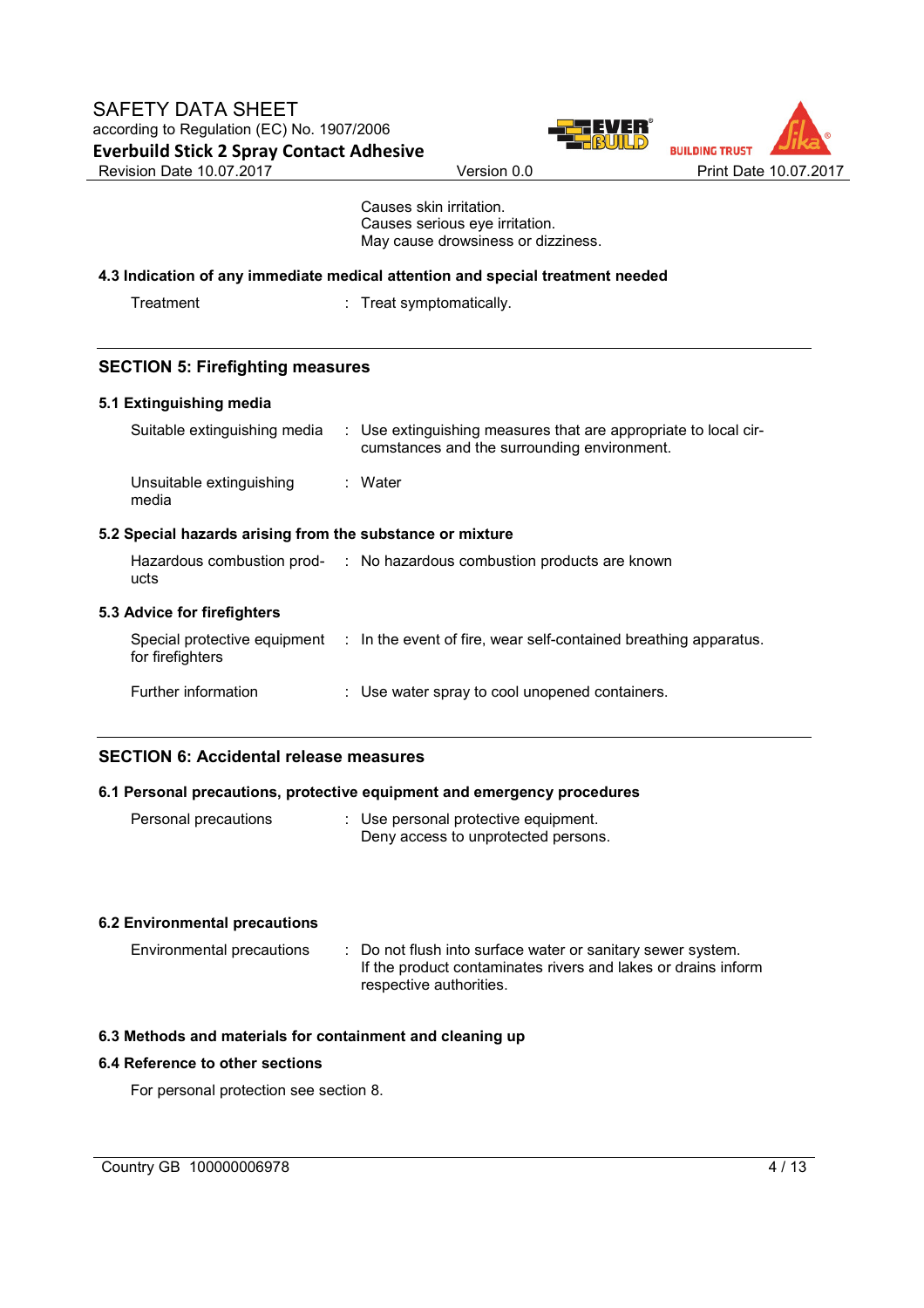



### **SECTION 7: Handling and storage**

#### **7.1 Precautions for safe handling**

| Advice on safe handling                                          | : Avoid exceeding the given occupational exposure limits (see<br>section 8). Do not get in eyes, on skin, or on clothing. For<br>personal protection see section 8. Smoking, eating and drink-<br>ing should be prohibited in the application area. Take precau-<br>tionary measures against static discharge. Open drum careful-<br>ly as content may be under pressure. Take necessary action<br>to avoid static electricity discharge (which might cause ignition<br>of organic vapours). Follow standard hygiene measures when<br>handling chemical products |
|------------------------------------------------------------------|------------------------------------------------------------------------------------------------------------------------------------------------------------------------------------------------------------------------------------------------------------------------------------------------------------------------------------------------------------------------------------------------------------------------------------------------------------------------------------------------------------------------------------------------------------------|
| Advice on protection against<br>fire and explosion               | : Use explosion-proof equipment. Keep away from<br>heat/sparks/open flames/hot surfaces. No smoking. Do not<br>spray on a naked flame or any incandescent material. Take<br>precautionary measures against electrostatic discharges.                                                                                                                                                                                                                                                                                                                             |
| Hygiene measures                                                 | : Handle in accordance with good industrial hygiene and safety<br>practice. When using do not eat or drink. When using do not<br>smoke. Wash hands before breaks and at the end of workday.                                                                                                                                                                                                                                                                                                                                                                      |
| 7.2 Conditions for safe storage, including any incompatibilities |                                                                                                                                                                                                                                                                                                                                                                                                                                                                                                                                                                  |
| Requirements for storage<br>areas and containers                 | : BEWARE: Aerosol is pressurized. Keep away from direct sun<br>exposure and temperatures over 50 °C. Do not open by force<br>or throw into fire even after use. Do not spray on flames or<br>red-hot objects. Store in original container. Keep container                                                                                                                                                                                                                                                                                                        |

| Other data | : No decomposition if stored and applied as directed. |
|------------|-------------------------------------------------------|

### **7.3 Specific end use(s)**

| Specific use(s) | : No data available |
|-----------------|---------------------|
|-----------------|---------------------|

### **SECTION 8: Exposure controls/personal protection**

### **8.1 Control parameters**

### **Components with workplace control parameters**

| Components                 | CAS-No.    | Value       | Control parame-<br>ters <sup>*</sup> | Basis * |
|----------------------------|------------|-------------|--------------------------------------|---------|
| petroleum gases, liquefied | 68476-85-7 | <b>TWA</b>  | $1.000$ ppm<br>1.750 mg/m3           | GB EH40 |
|                            |            | <b>STEL</b> | $1.250$ ppm<br>$2.180 \text{ mg/m}$  | GB EH40 |
| acetone                    | 67-64-1    | <b>TWA</b>  | 500 ppm<br>$1.210$ mg/m $3$          | GB EH40 |

tightly closed in a dry and well-ventilated place. Observe label precautions. Store in accordance with local regulations.

Country GB 100000006978 5/13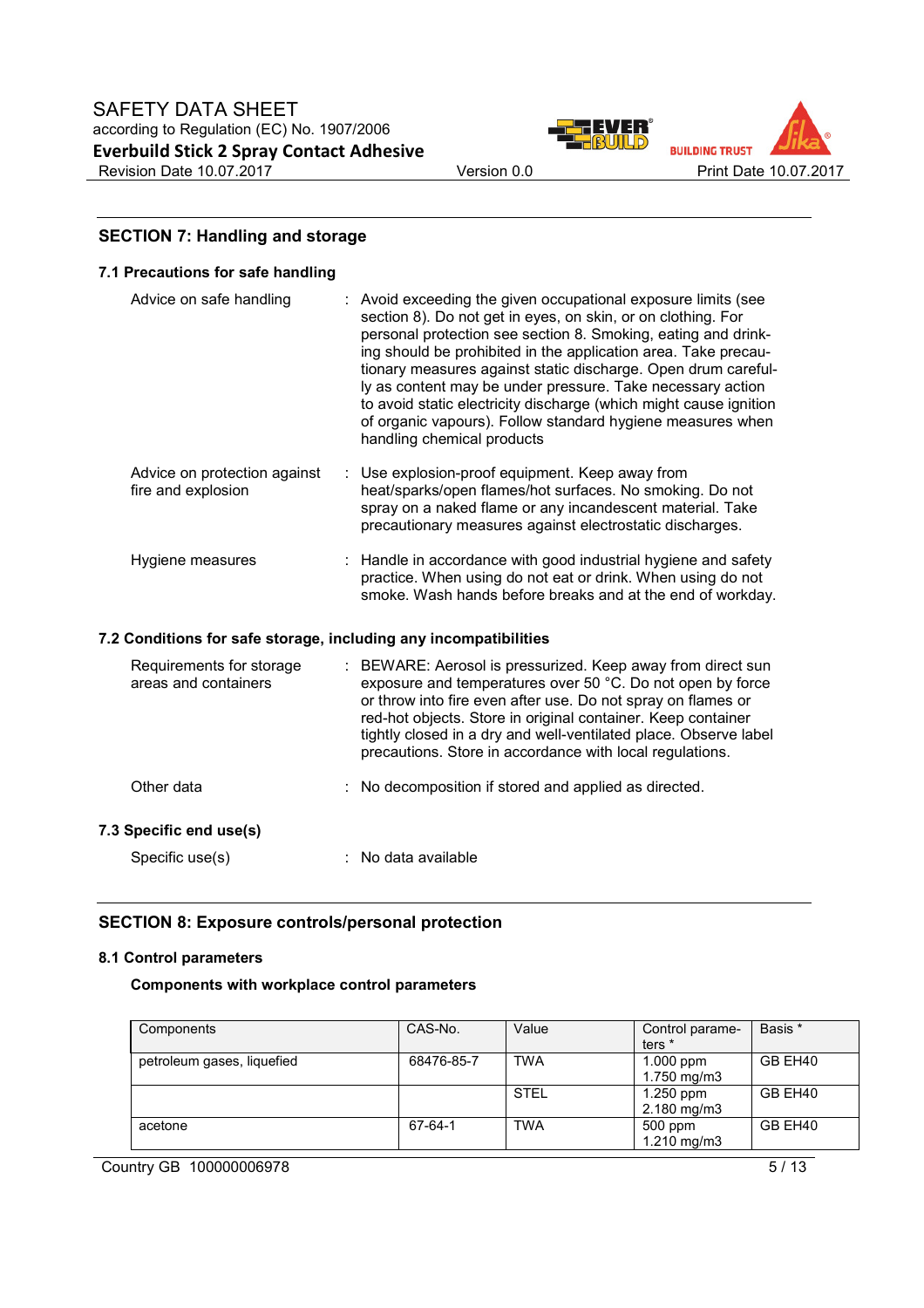### SAFETY DATA SHEET according to Regulation (EC) No. 1907/2006 **Everbuild Stick 2 Spray Contact Adhesive**  Revision Date 10.07.2017 <br>
Version 0.0 Print Date 10.07.2017





| $\sim$ $\sim$ $\sim$ | 1.500 ppm     | <b>EH40</b><br>GR |
|----------------------|---------------|-------------------|
| --                   | -620          |                   |
|                      | ma/m3<br>∪⊾∪. |                   |

### **8.2 Exposure controls**

| Personal protective equipment          |                                                                                                                                                                                                                                                                                                                                                                                                                                                                                                                     |  |  |  |
|----------------------------------------|---------------------------------------------------------------------------------------------------------------------------------------------------------------------------------------------------------------------------------------------------------------------------------------------------------------------------------------------------------------------------------------------------------------------------------------------------------------------------------------------------------------------|--|--|--|
| Eye protection                         | : Safety glasses with side-shields conforming to EN166<br>Eye wash bottle with pure water                                                                                                                                                                                                                                                                                                                                                                                                                           |  |  |  |
| Hand protection                        | : Chemical-resistant, impervious gloves complying with an ap-<br>proved standard must be worn at all times when handling<br>chemical products. Reference number EN 374. Follow manu-<br>facturer specifications.                                                                                                                                                                                                                                                                                                    |  |  |  |
|                                        | Suitable for short time use or protection against splashes:<br>Butyl rubber/nitrile rubber gloves (0,4 mm),<br>Contaminated gloves should be removed.<br>Suitable for permanent exposure:<br>Viton gloves (0.4 mm),<br>breakthrough time > 30 min.                                                                                                                                                                                                                                                                  |  |  |  |
| Skin and body protection               | : Protective clothing (e.g. Safety shoes acc. to EN ISO 20345,<br>long-sleeved working clothing, long trousers).                                                                                                                                                                                                                                                                                                                                                                                                    |  |  |  |
| Respiratory protection                 | Respirator selection must be based on known or anticipated<br>exposure levels, the hazards of the product and the safe work-<br>ing limits of the selected respirator.<br>organic vapor (Type A) and particulate filter<br>A1: < 1000 ppm; A2: < 5000 ppm; A3: < 10000 ppm<br>P1: Inert material; P2, P3: hazardous substances<br>Ensure adequate ventilation, especially in confined areas.<br>When workers are facing concentrations above the exposure<br>limit they must use appropriate certified respirators. |  |  |  |
| <b>Environmental exposure controls</b> |                                                                                                                                                                                                                                                                                                                                                                                                                                                                                                                     |  |  |  |
| General advice                         | : Do not flush into surface water or sanitary sewer system.<br>If the product contaminates rivers and lakes or drains inform<br>respective authorities.                                                                                                                                                                                                                                                                                                                                                             |  |  |  |

# **SECTION 9: Physical and chemical properties**

# **9.1 Information on basic physical and chemical properties**  : Aerosol containing a compressed gas Colour : amber

Country GB 100000006978 6/13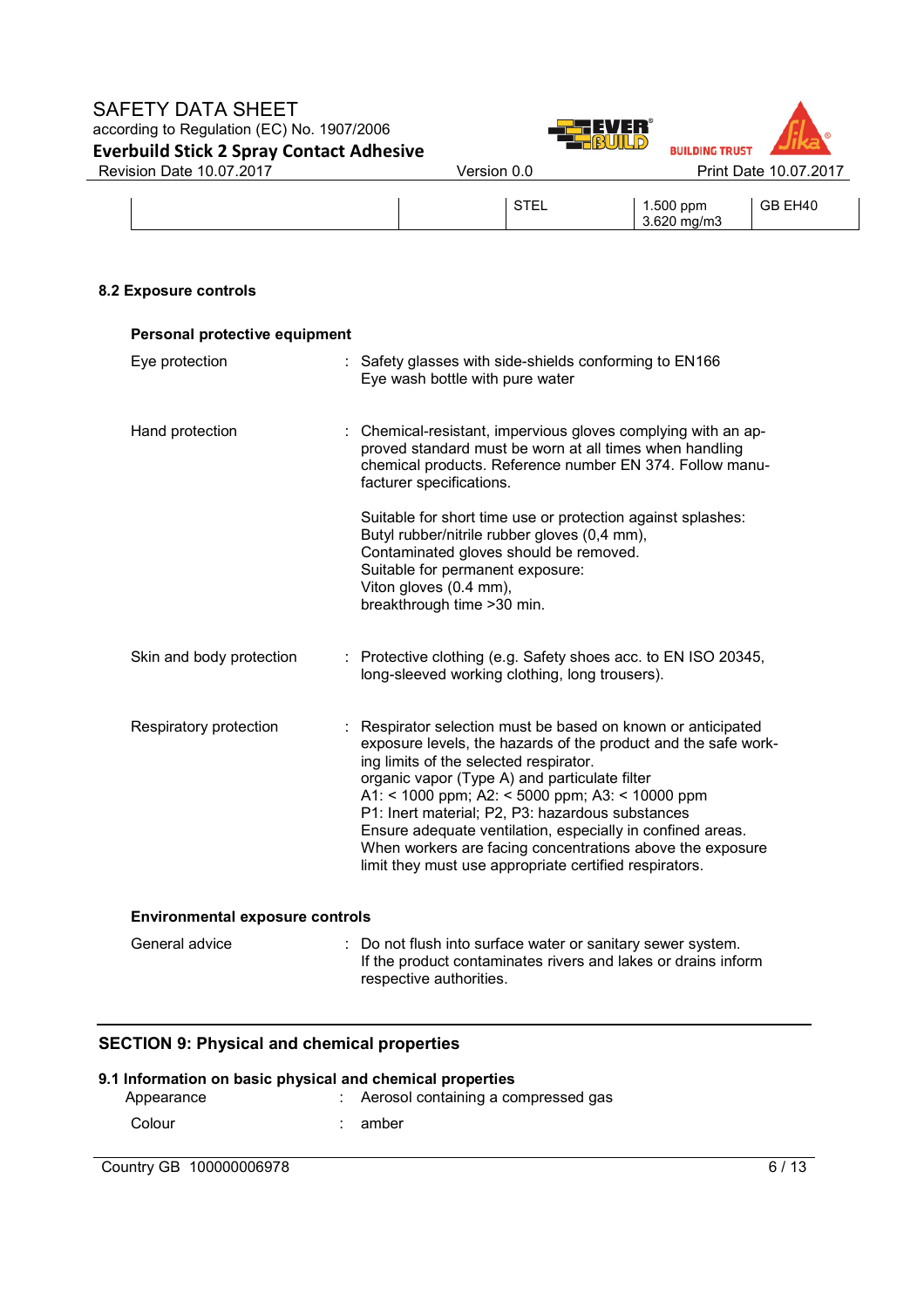



| Odour                                      |    | characteristic                   |
|--------------------------------------------|----|----------------------------------|
| <b>Odour Threshold</b>                     |    | No data available                |
| Flash point                                |    | $-60 °C$                         |
| Autoignition temperature                   |    | No data available                |
| Decomposition temperature                  | t. | No data available                |
| Lower explosion limit                      |    | $0\%$ (V)                        |
| Upper explosion limit                      |    | 13 %(V)                          |
| Flammability                               | t  | No data available                |
| <b>Explosive properties</b>                |    | No data available                |
| Oxidizing properties                       |    | No data available                |
| pH                                         |    | 7                                |
| Melting point/range / Freez-               | t. | No data available                |
| ing point<br>Boiling point/boiling range   | t  | No data available                |
| Vapour pressure                            |    | 34,6637 hPa                      |
| Density                                    |    | 0,84 g/cm3<br>at 20 $^{\circ}$ C |
| Water solubility                           | t. | insoluble                        |
| Partition coefficient: n-<br>octanol/water |    | No data available                |
| Viscosity, dynamic                         | t  | No data available                |
| Viscosity, kinematic                       | t  | 20,5 mm2/s                       |
| Relative vapour density                    | ÷  | No data available                |
| Evaporation rate                           | t  | No data available                |
| 9.2 Other information                      |    |                                  |

No data available

# **SECTION 10: Stability and reactivity**

### **10.1 Reactivity**

No dangerous reaction known under conditions of normal use.

### **10.2 Chemical stability**

Country GB 100000006978 7/13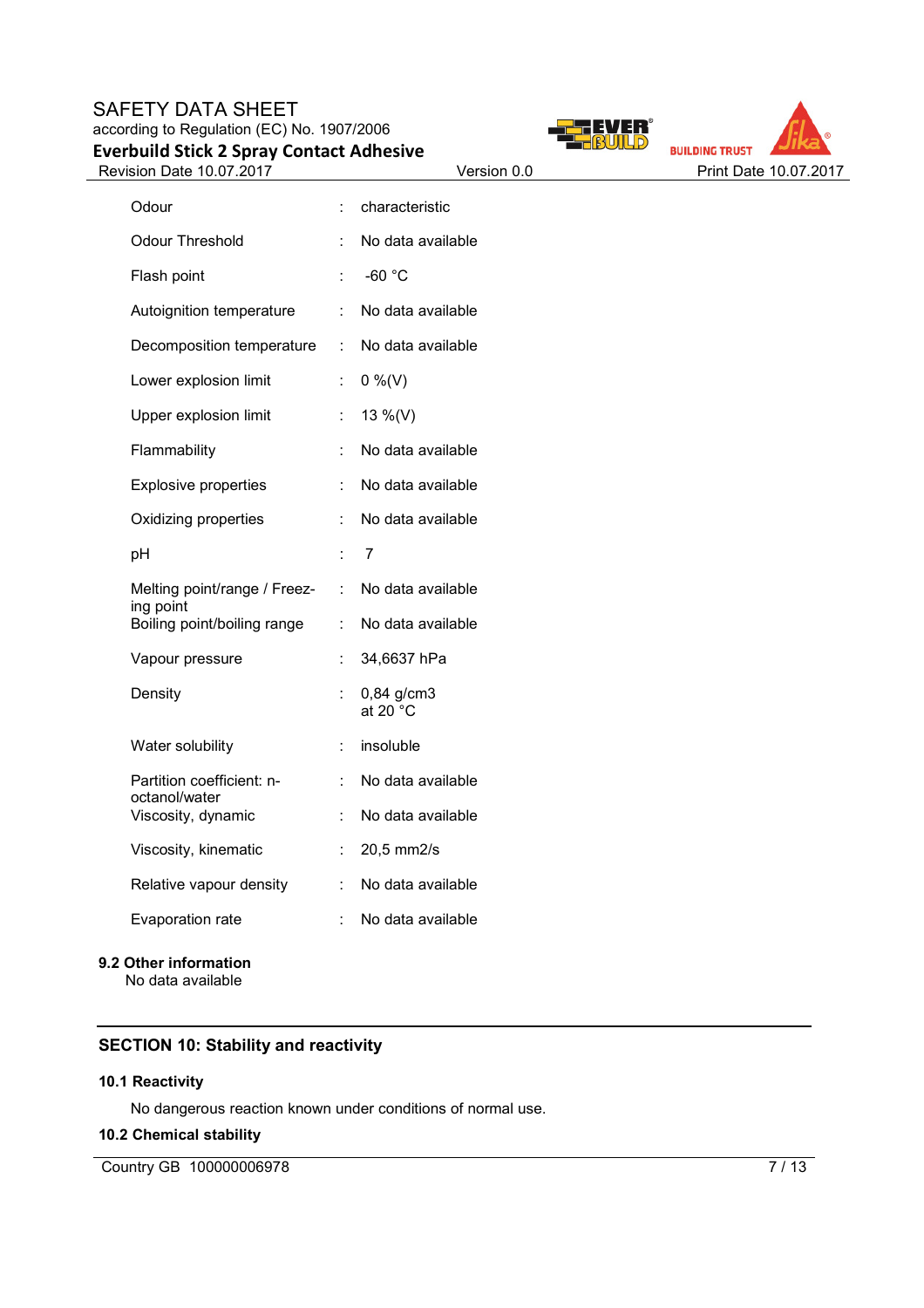



The product is chemically stable.

### **10.3 Possibility of hazardous reactions**

Hazardous reactions : Stable under recommended storage conditions.

### **10.4 Conditions to avoid**

Conditions to avoid : Heat, flames and sparks.

# **10.5 Incompatible materials**

Materials to avoid : No data available

### **10.6 Hazardous decomposition products**

### **SECTION 11: Toxicological information**

### **11.1 Information on toxicological effects**

| <b>Acute toxicity</b><br>Not classified based on available information.                                                                         |  |                                                                        |  |  |
|-------------------------------------------------------------------------------------------------------------------------------------------------|--|------------------------------------------------------------------------|--|--|
| <u>Components:</u>                                                                                                                              |  |                                                                        |  |  |
| acetone:                                                                                                                                        |  |                                                                        |  |  |
| Acute oral toxicity                                                                                                                             |  | : LD50 Oral (Rat): 5.800 mg/kg                                         |  |  |
| Acute inhalation toxicity                                                                                                                       |  | : LC50 (Rat): 76 mg/l<br>Exposure time: 4 h<br>Test atmosphere: vapour |  |  |
| Acute dermal toxicity                                                                                                                           |  | : LD50 Dermal (Rabbit): 20.000 mg/kg                                   |  |  |
| Skin corrosion/irritation<br>Causes skin irritation.                                                                                            |  |                                                                        |  |  |
| Serious eye damage/eye irritation<br>Causes serious eye irritation.                                                                             |  |                                                                        |  |  |
| <b>Respiratory or skin sensitisation</b>                                                                                                        |  |                                                                        |  |  |
| Skin sensitisation: Not classified based on available information.<br>Respiratory sensitisation: Not classified based on available information. |  |                                                                        |  |  |
| Germ cell mutagenicity                                                                                                                          |  |                                                                        |  |  |
| Not classified based on available information.                                                                                                  |  |                                                                        |  |  |
| Carcinogenicity                                                                                                                                 |  |                                                                        |  |  |
| Not classified based on available information.                                                                                                  |  |                                                                        |  |  |
| <b>Reproductive toxicity</b>                                                                                                                    |  |                                                                        |  |  |
| Not classified based on available information.                                                                                                  |  |                                                                        |  |  |
| <b>STOT - single exposure</b>                                                                                                                   |  |                                                                        |  |  |

May cause drowsiness or dizziness.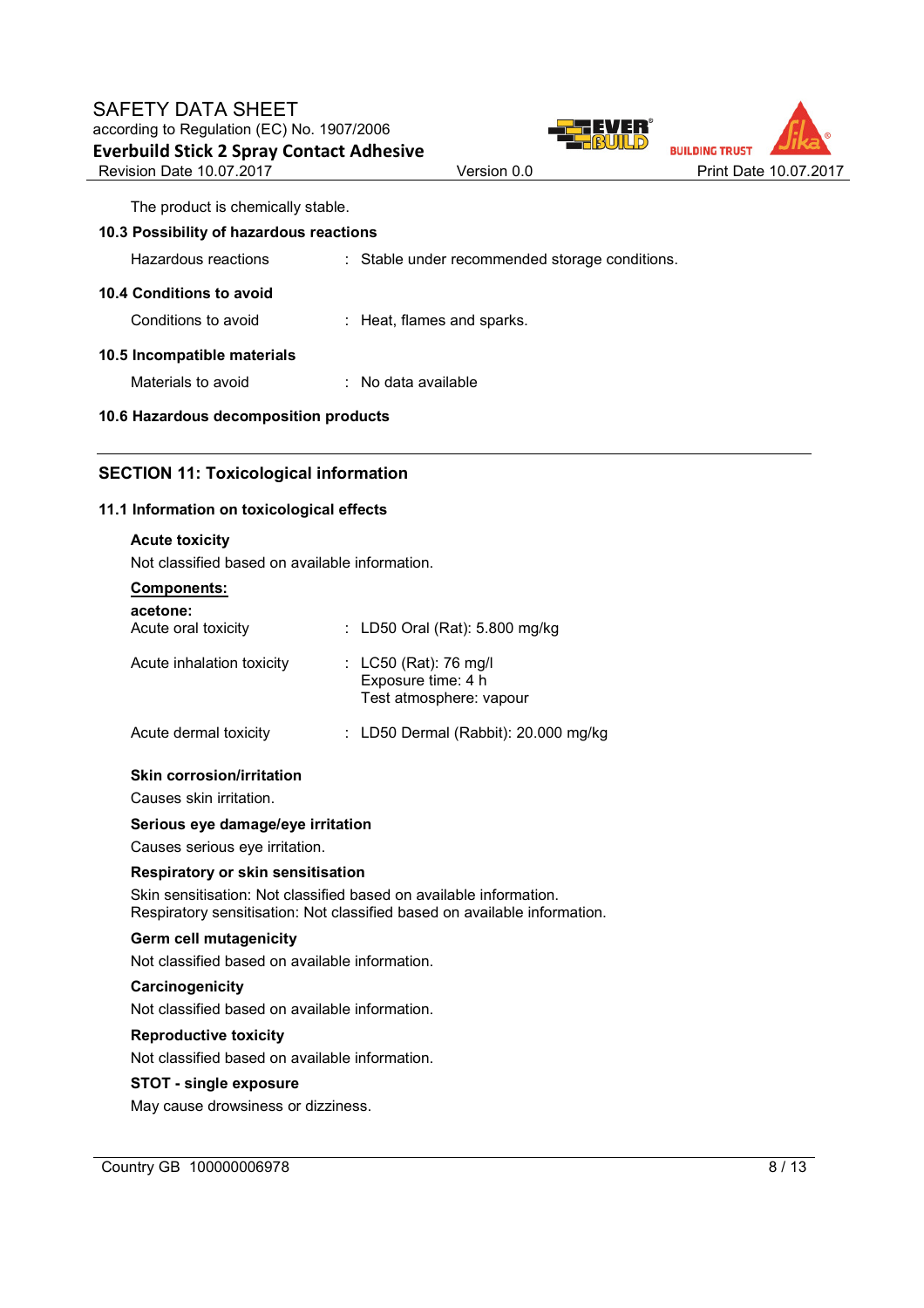



#### **STOT - repeated exposure**

Not classified based on available information.

### **Aspiration toxicity**

Not classified based on available information.

### **SECTION 12: Ecological information**

#### **12.1 Toxicity**

### **Components:**

#### **acetone :**

| Toxicity to fish      | : $LC50:$ > 5.000 mg/l, 96 h, Fish                                                     |
|-----------------------|----------------------------------------------------------------------------------------|
| aquatic invertebrates | Toxicity to daphnia and other : EC50: 12,700 mg/l, 48 h, Daphnia (water flea)          |
| Toxicity to algae     | $\therefore$ ErC50: > 530 mg/l, 96 h, Pseudokirchneriella subcapitata<br>(green algae) |

#### **12.2 Persistence and degradability**

No data available

### **12.3 Bioaccumulative potential**

No data available

#### **12.4 Mobility in soil**

No data available

#### **12.5 Results of PBT and vPvB assessment**

#### **Product:**

| Assessment | : This substance/mixture contains no components considered<br>to be either persistent, bioaccumulative and toxic (PBT), or<br>very persistent and very bioaccumulative (vPvB) at levels of<br>0.1% or higher. |
|------------|---------------------------------------------------------------------------------------------------------------------------------------------------------------------------------------------------------------|
|            |                                                                                                                                                                                                               |

### **12.6 Other adverse effects**

#### **Product:**

| Additional ecological infor-<br>mation | : An environmental hazard cannot be excluded in the event of<br>unprofessional handling or disposal. |
|----------------------------------------|------------------------------------------------------------------------------------------------------|
|                                        | Harmful to aquatic life with long lasting effects.                                                   |

## **SECTION 13: Disposal considerations**

# **13.1 Waste treatment methods**

| Product                 | The generation of waste should be avoided or minimized |      |
|-------------------------|--------------------------------------------------------|------|
| Country GB 100000006978 |                                                        | 9/13 |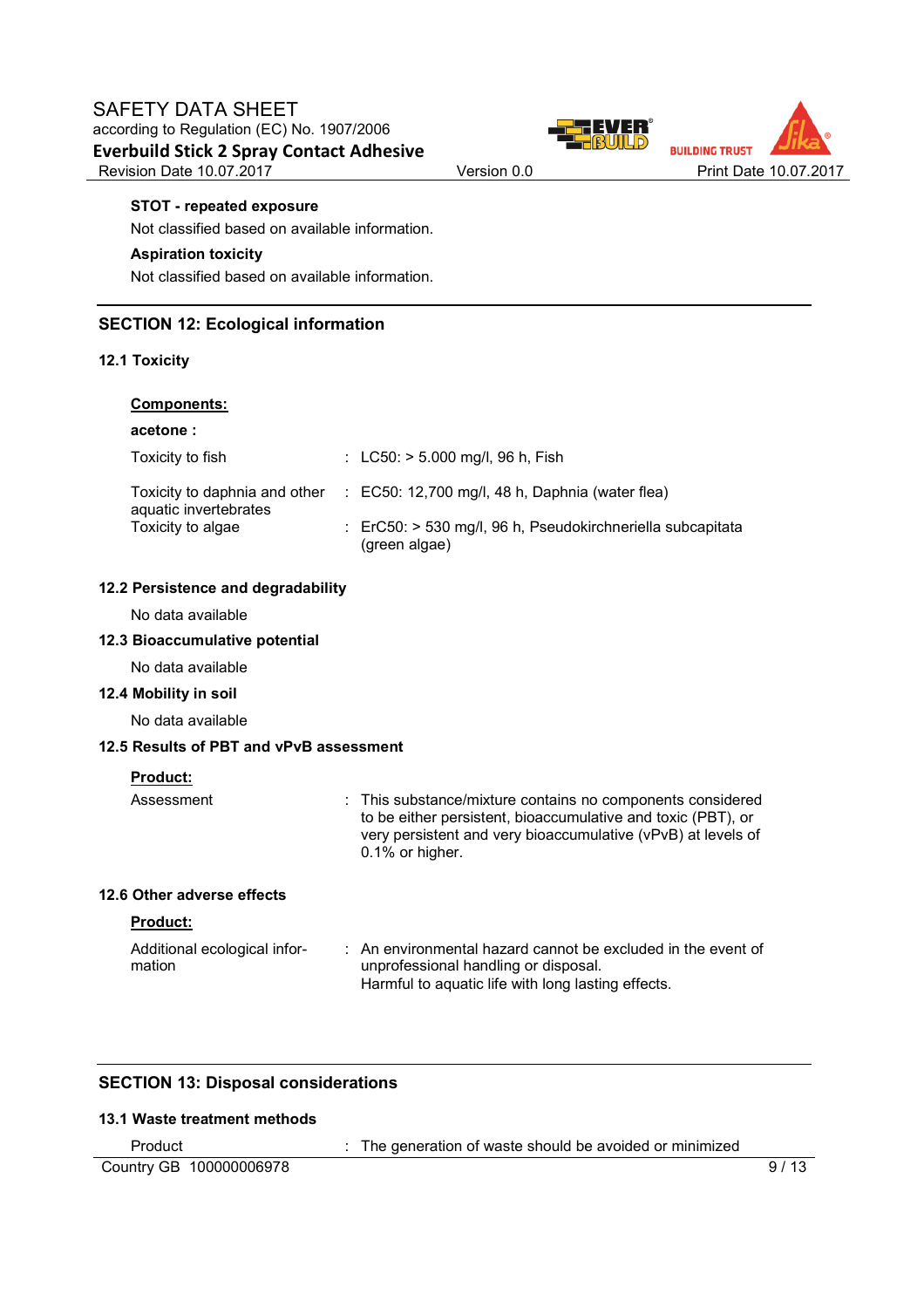



|                        | wherever possible.<br>Empty containers or liners may retain some product residues.<br>This material and its container must be disposed of in a safe<br>way.<br>Dispose of surplus and non-recyclable products via a licensed<br>waste disposal contractor.<br>Disposal of this product, solutions and any by-products should<br>at all times comply with the requirements of environmental<br>protection and waste disposal legislation and any regional<br>local authority requirements.<br>Avoid dispersal of spilled material and runoff and contact with<br>soil, waterways, drains and sewers. |
|------------------------|-----------------------------------------------------------------------------------------------------------------------------------------------------------------------------------------------------------------------------------------------------------------------------------------------------------------------------------------------------------------------------------------------------------------------------------------------------------------------------------------------------------------------------------------------------------------------------------------------------|
| Contaminated packaging | $\therefore$ 15 01 10* packaging containing residues of or contaminated<br>by dangerous substances                                                                                                                                                                                                                                                                                                                                                                                                                                                                                                  |

## **SECTION 14: Transport information**

| <b>ADR</b><br>14.1 UN number<br>14.2 UN proper shipping name<br>14.3 Transport hazard<br>class(es)<br>Classification Code<br>Labels<br>Tunnel restriction code<br>14.5 Environmental hazards | : 1950<br>: AEROSOLS<br>$\therefore$ 2<br>: 5F<br>: 2.1<br>$\colon$ (D)<br>: no |
|----------------------------------------------------------------------------------------------------------------------------------------------------------------------------------------------|---------------------------------------------------------------------------------|
| <b>IATA</b><br>14.1 UN number<br>14.2 UN proper shipping name : Aerosols, flammable<br>14.3 Transport hazard<br>class(es)<br>Labels<br><b>14.5 Environmental hazards</b>                     | : 1950<br>: $2.1$<br>$\cdot$ 21<br>: no                                         |
| <b>IMDG</b><br>14.1 UN number<br>14.2 UN proper shipping name<br>14.3 Class<br>Labels<br>EmS Number 1<br>EmS Number 2<br>14.5 Marine pollutant                                               | : 1950<br>: AEROSOLS<br>: 2.1<br>: 2.1<br>: F-D<br>: S-U<br>no                  |

# **14.6 Special precautions for user**

No data available

#### **14.7 Transport in bulk according to Annex II of Marpol and the IBC Code** Not applicable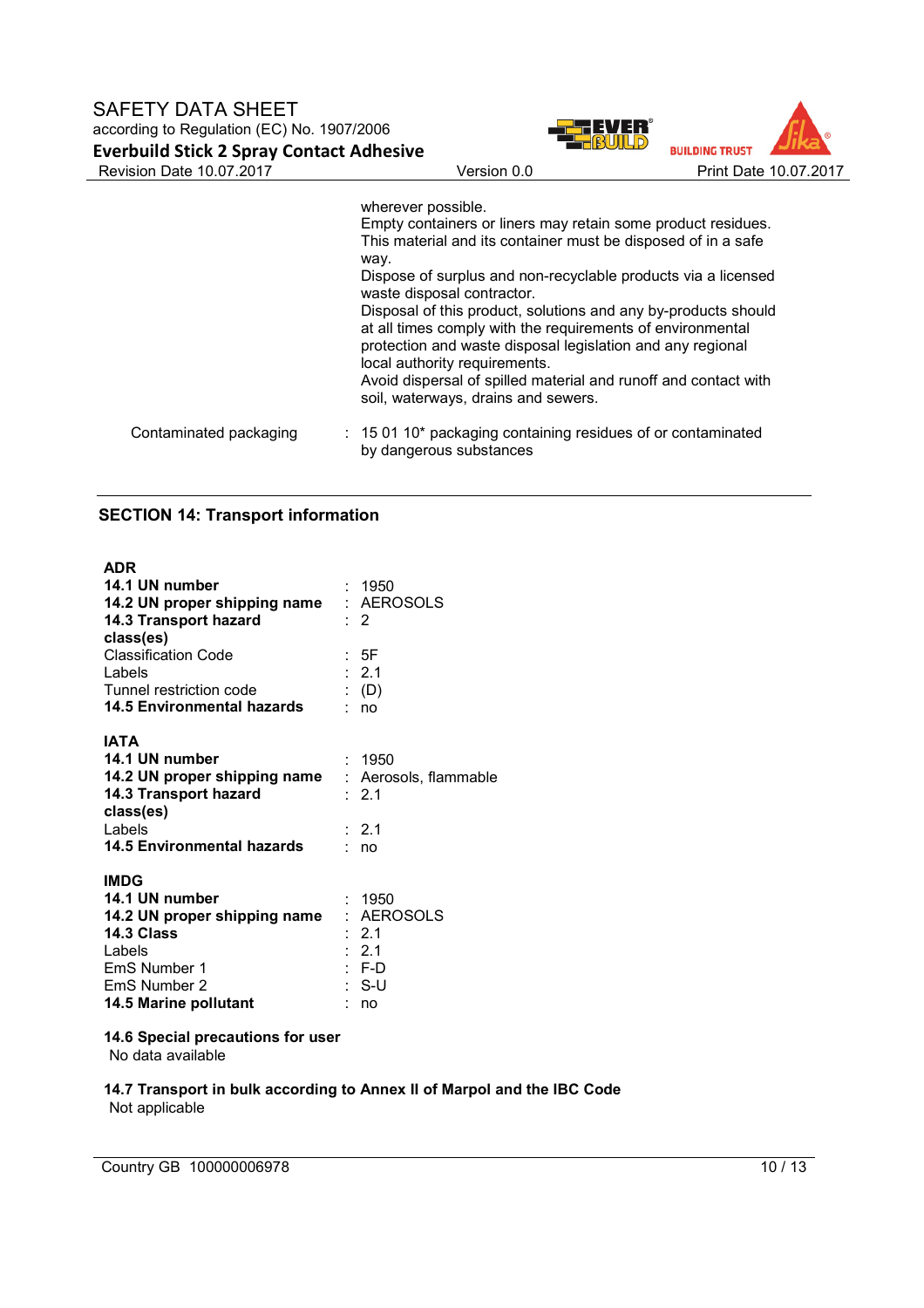



### **SECTION 15: Regulatory information**

| 15.1 Safety, health and environmental regulations/legislation specific for the substance or mixture                                                                                    |                                                                                                                                                                                                                                                                                                                                                       |  |                                                            |                     |
|----------------------------------------------------------------------------------------------------------------------------------------------------------------------------------------|-------------------------------------------------------------------------------------------------------------------------------------------------------------------------------------------------------------------------------------------------------------------------------------------------------------------------------------------------------|--|------------------------------------------------------------|---------------------|
| <b>Prohibition/Restriction</b><br>REACH - Restrictions on the manufacture, placing on<br>the market and use of certain dangerous substances,<br>preparations and articles (Annex XVII) |                                                                                                                                                                                                                                                                                                                                                       |  | : Banned and/or restricted<br>(petroleum gases, liquefied) |                     |
| REACH - Candidate List of Substances of Very High<br>Concern for Authorisation (Article 59).                                                                                           |                                                                                                                                                                                                                                                                                                                                                       |  | : None of the components are listed<br>$(=>0.1\%).$        |                     |
| REACH - List of substances subject to authorisation<br>(Annex XIV)                                                                                                                     |                                                                                                                                                                                                                                                                                                                                                       |  | : Not applicable                                           |                     |
| <b>REACH Information:</b>                                                                                                                                                              | All substances contained in our Products are<br>- preregistered or registered by our upstream suppliers, and/or<br>- preregistered or registered by us, and/or<br>- excluded from the regulation, and/or<br>- exempted from the registration.                                                                                                         |  |                                                            |                     |
| Seveso III: Directive 2012/18/EU of the European Parliament and of the Council on the control of ma-<br>jor-accident hazards involving dangerous substances.                           |                                                                                                                                                                                                                                                                                                                                                       |  |                                                            |                     |
| 18                                                                                                                                                                                     | Liquefied extremely flam-<br>mable gases (including<br>LPG) and natural gas                                                                                                                                                                                                                                                                           |  | Quantity 1<br>50t                                          | Quantity 2<br>200 t |
| P <sub>3a</sub>                                                                                                                                                                        | <b>FLAMMABLE AEROSOLS</b>                                                                                                                                                                                                                                                                                                                             |  | 150t                                                       | 500 t               |
| 34                                                                                                                                                                                     | Petroleum products: (a)<br>gasolines and naphthas,<br>(b) kerosenes (including jet<br>fuels), (c) gas oils (includ-<br>ing diesel fuels, home<br>heating oils and gas oil<br>blending streams), (d)<br>heavy fuel oils (e) alterna-<br>tive fuels serving the same<br>purposes and with similar<br>properties as regards<br>flammability and environ- |  | 2.500 t                                                    | 25,000 t            |

mental hazards as the products referred to in points  $(a)$  to  $(d)$ 

VOC-CH (VOCV) : 50 %

VOC-EU (solvent) : 50 %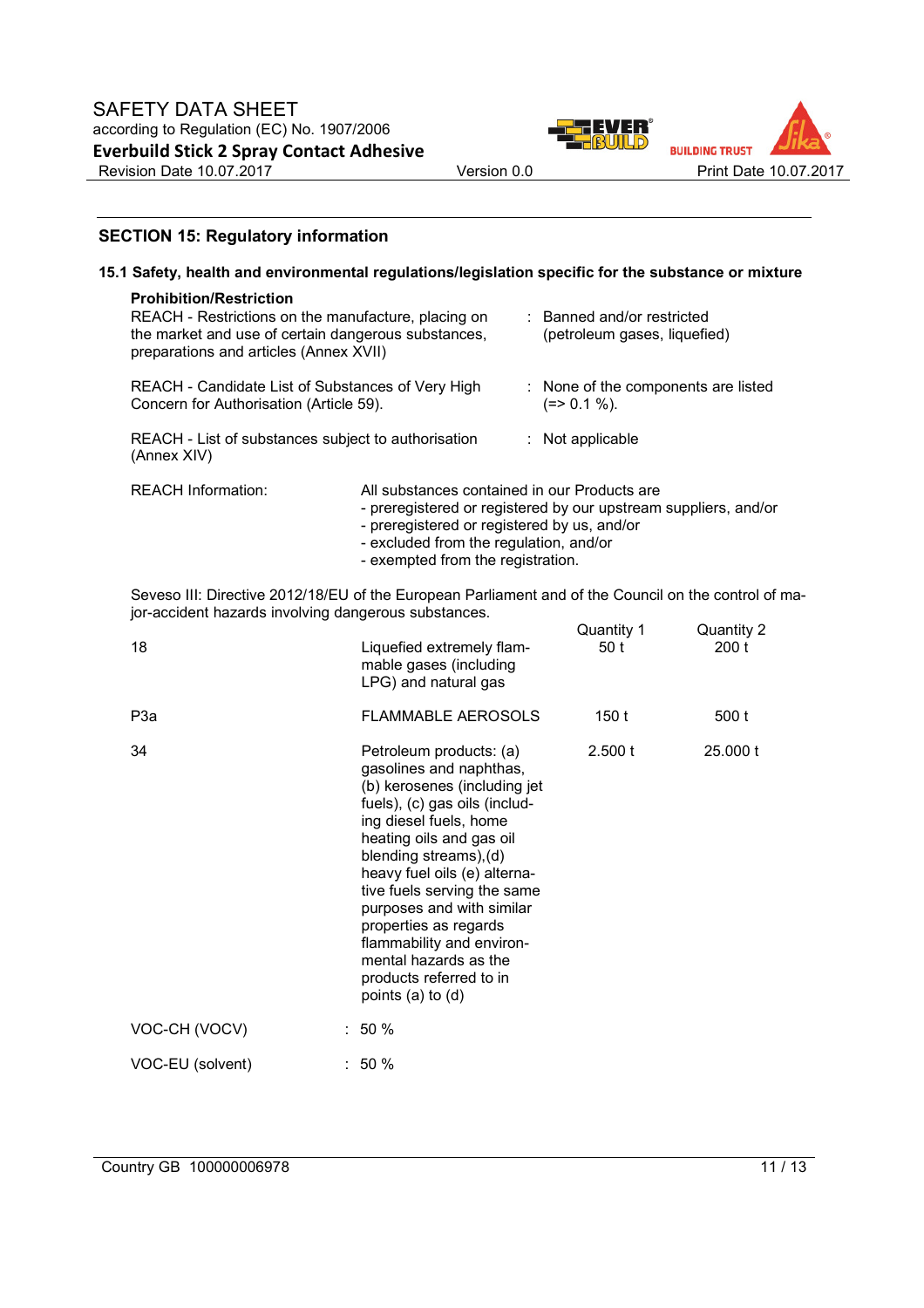

If other regulatory information applies that is not already provided elsewhere in the Safety Data Sheet, then it is described in this subsection.

| Health, safety and environ-<br>mental regulation/legislation<br>specific for the substance or<br>mixture: | : Environmental Protection Act 1990 & Subsidiary Regulations<br>Health and Safety at Work Act 1974 & Subsidiary Regulations<br>Control of Substances Hazardous to Health Regulations<br>(COSHH)<br>May be subject to the Control of Major Accident Hazards<br>Regulations (COMAH), and amendments. |
|-----------------------------------------------------------------------------------------------------------|----------------------------------------------------------------------------------------------------------------------------------------------------------------------------------------------------------------------------------------------------------------------------------------------------|
| Other regulations                                                                                         | : 75/324/EEC                                                                                                                                                                                                                                                                                       |

#### **15.2 Chemical safety assessment**

This product contains substances for which Chemical Safety Assessments are still required.

### **SECTION 16: Other information**

#### **Full text of H-Statements**

| H <sub>220</sub> | Extremely flammable gas.                         |
|------------------|--------------------------------------------------|
| H <sub>225</sub> | Highly flammable liquid and vapour.              |
| H304             | May be fatal if swallowed and enters airways.    |
| H315             | Causes skin irritation.                          |
| H319             | Causes serious eye irritation.                   |
| H336             | May cause drowsiness or dizziness.               |
| H411             | Toxic to aquatic life with long lasting effects. |

### **Full text of other abbreviations**

| <b>Aquatic Chronic</b>  | Chronic aquatic toxicity                                                |       |
|-------------------------|-------------------------------------------------------------------------|-------|
| Asp. Tox.               | Aspiration hazard                                                       |       |
| Eye Irrit.              | Eye irritation                                                          |       |
| Flam, Gas               | Flammable gases                                                         |       |
| Flam. Liq.              | Flammable liquids                                                       |       |
| Skin Irrit.             | Skin irritation                                                         |       |
| STOT SE                 | Specific target organ toxicity - single exposure                        |       |
| ADR.                    | Accord européen relatif au transport international des marchandises     |       |
|                         | Dangereuses par Route                                                   |       |
| CAS                     | <b>Chemical Abstracts Service</b>                                       |       |
| <b>DNEL</b>             | Derived no-effect level                                                 |       |
| EC50                    | Half maximal effective concentration                                    |       |
| <b>GHS</b>              | Globally Harmonized System                                              |       |
| <b>IATA</b>             | <b>International Air Transport Association</b>                          |       |
| <b>IMDG</b>             | International Maritime Code for Dangerous Goods                         |       |
| LD50                    | Median lethal dosis (the amount of a material, given all at once, which |       |
|                         | causes the death of 50% (one half) of a group of test animals)          |       |
| <b>LC50</b>             | Median lethal concentration (concentrations of the chemical in air that |       |
|                         | kills 50% of the test animals during the observation period)            |       |
| <b>MARPOL</b>           | International Convention for the Prevention of Pollution from Ships,    |       |
|                         | 1973 as modified by the Protocol of 1978                                |       |
| <b>OEL</b>              | Occupational Exposure Limit                                             |       |
| <b>PBT</b>              | Persistent, bioaccumulative and toxic                                   |       |
| Country GB 100000006978 |                                                                         | 12/13 |